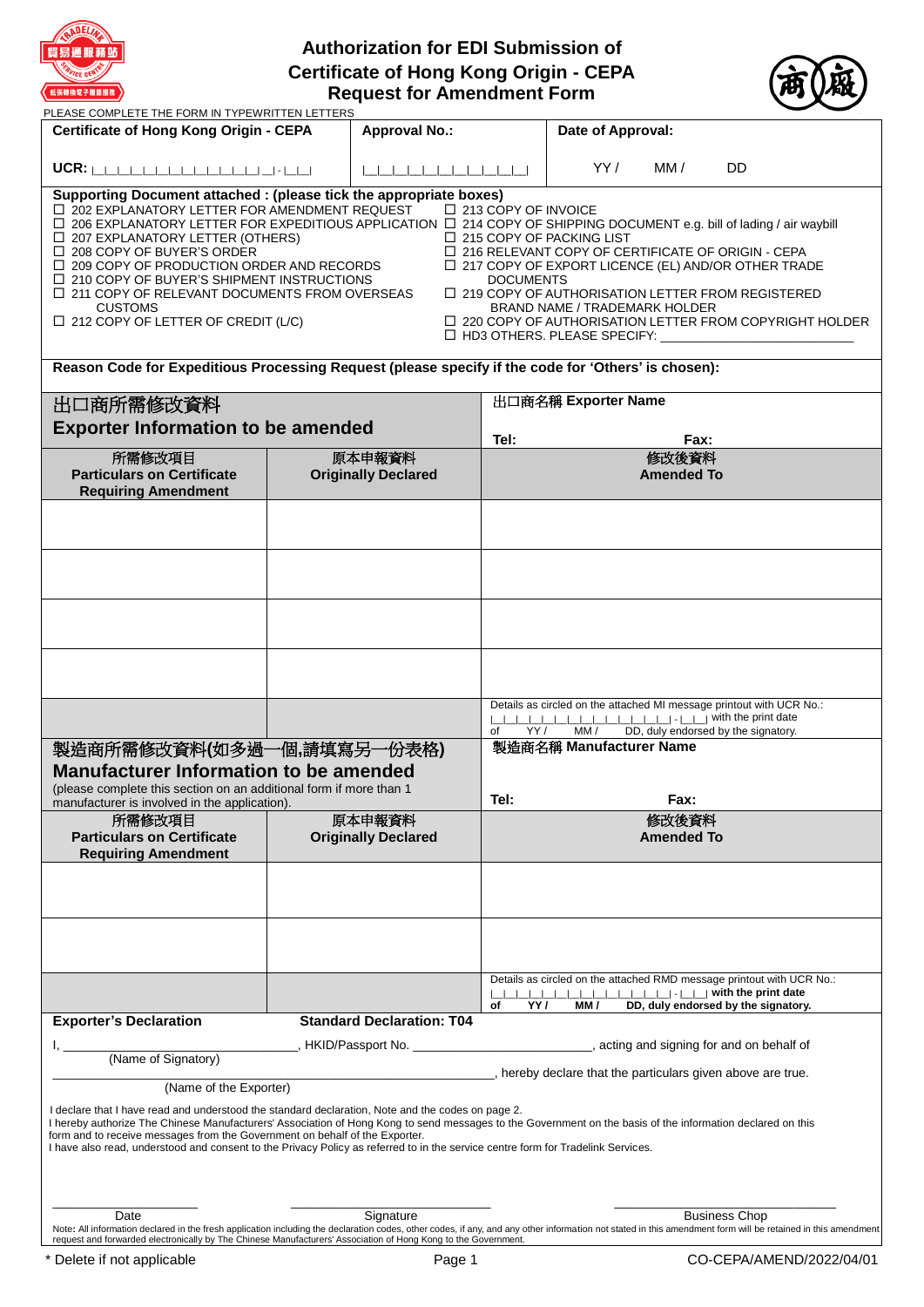| Manufacturer's Declaration (Please do not complete this section if only exporter's information is amended)                                                                                                                                                                                                                                                                                                                                                                                                                                                                                                                                                          |                                                                    |
|---------------------------------------------------------------------------------------------------------------------------------------------------------------------------------------------------------------------------------------------------------------------------------------------------------------------------------------------------------------------------------------------------------------------------------------------------------------------------------------------------------------------------------------------------------------------------------------------------------------------------------------------------------------------|--------------------------------------------------------------------|
|                                                                                                                                                                                                                                                                                                                                                                                                                                                                                                                                                                                                                                                                     |                                                                    |
| (Name of Signatory)                                                                                                                                                                                                                                                                                                                                                                                                                                                                                                                                                                                                                                                 |                                                                    |
|                                                                                                                                                                                                                                                                                                                                                                                                                                                                                                                                                                                                                                                                     | , hereby declare that the particulars given overleaf are true.     |
| (Name of the Manufacturer)                                                                                                                                                                                                                                                                                                                                                                                                                                                                                                                                                                                                                                          |                                                                    |
| I declare that I have read and understood the Note and the codes on page 2.<br>I hereby authorize The Chinese Manufacturers' Association of Hong Kong to send (and to transform, where necessary) messages to the Government<br>on the basis of the information declared on this form and to receive messages from the Government on behalf of the Manufacturer.<br>I have also read, understood and consent to the Privacy Policy as referred to in the service centre form for Tradelink Services.                                                                                                                                                                |                                                                    |
| Date<br>Signature<br>Note: All information declared in the fresh application including the declaration codes, other codes, if any, and any other information not stated in this amendment form will be retained in this amendment<br>request and forwarded electronically by The Chinese Manufacturers' Association of Hong Kong to the Government.<br>Remarks: Manufacturers and subcontractors have to ensure that the persons acting and signing for and on behalf of the manufacturers/subcontractors should be identical to the authorized signatories<br>provided to the Trade and Industry Department else applications submitted will be deferred/rejected. | <b>Business Chop</b>                                               |
| Subcontractor's Declaration (Please do not complete this section if only exporter's information is amended)                                                                                                                                                                                                                                                                                                                                                                                                                                                                                                                                                         |                                                                    |
|                                                                                                                                                                                                                                                                                                                                                                                                                                                                                                                                                                                                                                                                     |                                                                    |
| (Name of Signatory)                                                                                                                                                                                                                                                                                                                                                                                                                                                                                                                                                                                                                                                 |                                                                    |
|                                                                                                                                                                                                                                                                                                                                                                                                                                                                                                                                                                                                                                                                     | ____, hereby declare that the particulars given overleaf are true. |
| (Name of the Subcontractor)                                                                                                                                                                                                                                                                                                                                                                                                                                                                                                                                                                                                                                         |                                                                    |
| I declare that I have read and understood the Note and the codes on page 2.<br>I hereby authorize The Chinese Manufacturers' Association of Hong Kong to transform and send messages to the Government on the basis of the<br>information declared on this form and to receive messages from the Government on behalf of the Subcontractor.<br>I have also read, understood and consent to the Privacy Policy as referred to in the service centre form for Tradelink Services.                                                                                                                                                                                     |                                                                    |
| Date<br>Signature<br>Note: All information declared in the fresh application including the declaration codes, other codes, if any, and any other information not stated in this amendment form will be retained in this amendment<br>request and forwarded electronically by The Chinese Manufacturers' Association of Hong Kong to the Government.<br>Remarks: Manufacturers and subcontractors have to ensure that the persons acting and signing for and on behalf of the manufacturers/subcontractors should be identical to the authorized signatories<br>provided to the Trade and Industry Department else applications submitted will be deferred/rejected. | <b>Business Chop</b>                                               |

# **Expeditious Processing Request Reason Codes**

| Code             | <b>Description</b>                                                          |
|------------------|-----------------------------------------------------------------------------|
| 101              | To meet unexpected change of tight shipment schedule                        |
| 102              | To meet urgent request of the overseas buyer for advanced delivery of goods |
| 103              | To send samples urgently required by overseas buyers                        |
| 104              | To facilitate clearance of consignments held up by overseas customs         |
| 110              | To meet the terms of Letter of Credit (L/C)                                 |
| H <sub>D</sub> 3 | Others                                                                      |

# **Standard Declaration**

Code To be made by Description T04 Exporter I hereby declare that (1) I am duly authorized by the exporter to make this declaration on its behalf; (2) all the information given herein has been checked by me on behalf of the exporter and is true; (3) the merchandise described in this application consists exclusively of the goods manufactured / processed / produced by the manufacturer / processor / producer / subcontractor described in the application and will be exported by the exporter in the manner described in this application; and (4) the exporter has not applied to any other Certificate Issuing Organization for a Certificate of Origin in respect of the consignment described in this application. The exporter also authorizes the Director-General of Trade and Industry or the Government Approved Certification Organization with which this application is filed to disclose all or any of the information provided herein to any third parties in Hong Kong or elsewhere including the Mainland General Administration of Customs in connection with customs clearance and processing of tariff under the Closer Economic Partnership Arrangement (CEPA).